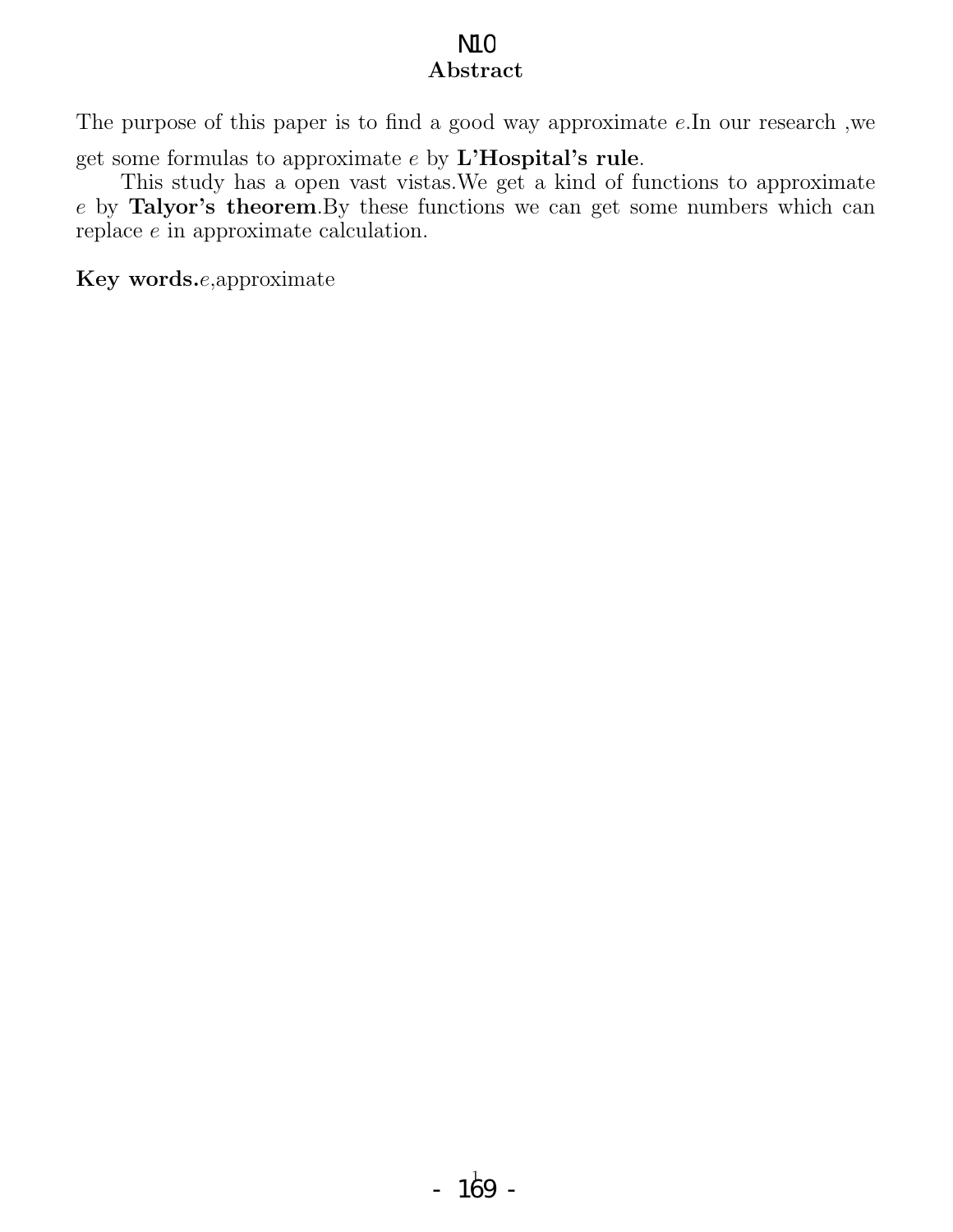# A Study of the Approximation of e

### Yuxuan Yang<sup>∗</sup>

December 6, 2015

### 1 Lemma

#### • L'Hospital's rule

Functions  $f$ , F are differentiable on an open interval I except possibly at a point  $a$  contained in I, if

 $-\lim_{x\to a} f(x) = 0, \lim_{x\to a} F(x) = 0;$  $-F'(x) \neq 0$  for all x in I with  $x \neq a$ ;  $- \lim_{x \to a} \frac{f'(x)}{F'(x)}$  exits(or is  $\infty$ ),

then  $\lim_{x \to a} \frac{f(x)}{F(x)} = \lim_{x \to a} \frac{f'(x)}{F'(x)}$ 

*Proof.* WLOG, we assume  $f(a) = F(a) = 0$ , then by **Cauchy mean value theorem**<sup>1</sup>, we get  $\exists \xi \in (a, x) \text{ or } (x, a), \text{s.t.}$ 

$$
\frac{f(x)}{F(x)} = \frac{f(x) - f(a)}{F(x) - F(a)} = \frac{f'(\xi)}{F'(\xi)}
$$

$$
\lim_{x \to a} \frac{f(x)}{F(x)} = \lim_{x \to a} \frac{f'(\xi)}{F'(\xi)} = \lim_{x \to a} \frac{f'(x)}{F'(x)}
$$

#### • Talyor's theorem

If function  $f(x)$  is  $(n+1)^{th}$  differentiable on  $(a, b)$ , then  $\forall x \in (a, b)$ , we have

$$
f(x) = \sum_{k=0}^{n} f^{(k)}(x_0) \frac{(x - x_0)^k}{k!} + R_n(x)
$$
 and  $R_n(x) = \frac{f^{(n+1)}(\xi)}{(n+1)!} (x - x_0)^{n+1}.$ 

Proof. Let

so

$$
P_n(x) = \sum_{k=0}^n f^{(k)}(x_0) \frac{(x - x_0)^k}{k!},
$$

we just to prove

$$
R_n(x) = \frac{f^{(n+1)}(\xi)}{(n+1)!} (x - x_0)^{n+1}.
$$

When  $n = 0$ , by **Cauchy mean value theorem**, we know the proposition is true; if the proposition is true for n, now we prove that it is true for  $n + 1$ .

By inductive assumption,  $R_n(x)$  is  $(n+1)^{th}$  differentiable on  $(a, b)$  and

$$
R_n^{(k)}(x_0) = 0(k \in [0, n] \cap \mathbb{Z}).
$$

<sup>∗</sup>Thanks:Xinding Xi,Wenxuan Cui

<sup>&</sup>lt;sup>1</sup>The proof of **Cauchy mean value theorem** is presented in paper[1]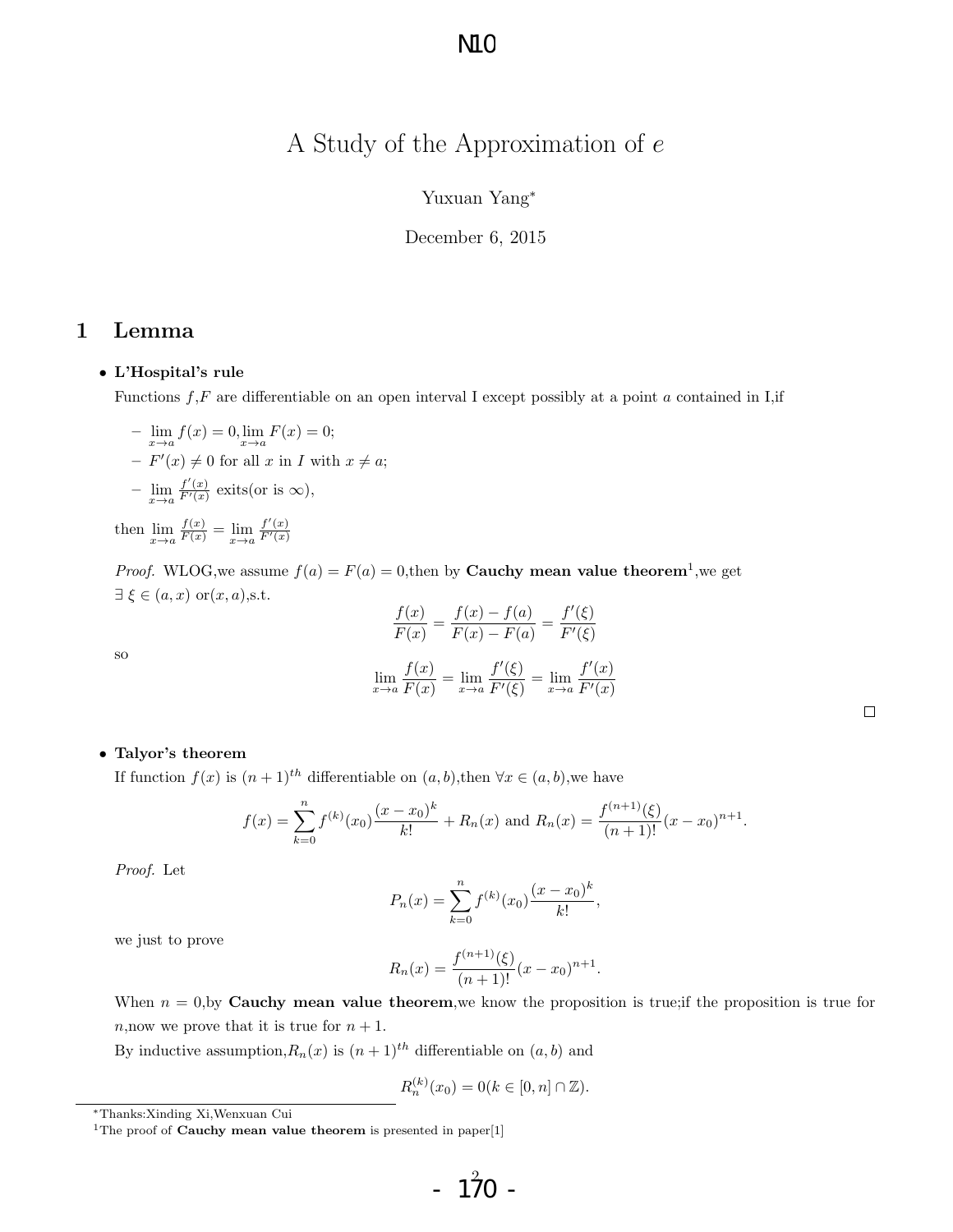**N1C** 

So by Cauchy mean value theorem,we get

$$
\frac{R_n^{(k)}(\xi_k)}{A_{n+1}^k(\xi_k-x_0)^{k+1}} = \frac{R_n^{(k)}(\xi_k) - R_n^{(k)}(x_0)}{A_{n+1}^k[(\xi_k-x_0)^{k+1}-0]} = \frac{R_n^{(k+1)}(\xi_{k+1})}{A_{n+1}^{k+1}(\xi_{k+1}-x_0)^k}
$$

$$
(\xi_0 = x, \xi_{k+1} \in (\xi_k, x_0) \text{ or } (x_0, \xi_k), \xi_n = \xi),\text{so}
$$

$$
\frac{R_n(x)}{(x - x_0)^{n+1}} = \frac{R_n^{(n+1)}(\xi)}{(n+1)!} = \frac{f^{(n+1)}(\xi)}{(n+1)!} \Rightarrow R_n(x) = \frac{f^{(n+1)}(\xi)}{(n+1)!} (x - x_0)^{n+1}.
$$

By Talyor's theorem,we have

$$
\ln(1+x) = \sum_{k=1}^{n} \frac{(-1)^{k+1} x^k}{k} + O(x^{n+1}).
$$

•  $\lim_{x\to 0^+}$  $\frac{x-\ln(1+x)}{x^2} = \frac{1}{2}.$ 

> Proof.  $\lim_{x\to 0^+}$  $\frac{x-\ln(1+x)}{x^2}$  L'Hospital's rule  $\lim_{x\to 0^+}$  $\frac{1-\frac{1}{1+x}}{2x}=\frac{1}{2}.$

•  ${}^{2}$ For  $x \in \mathbb{R}_{+}$ ,  $(1 + \frac{1}{x})^{x} < e < (1 + \frac{1}{x})^{x+1}$ , and we have  $\lim_{x \to +\infty} (1 + \frac{1}{x})^{x} = \lim_{x \to +\infty} (1 + \frac{1}{x})^{x+1} = e$ .

## 2 First strengthening

Now we try to strengthen the conclusion to

$$
(1+\frac{1}{x})^x < e < (1+\frac{1}{x})^{x+\frac{1}{2}}
$$

Proof. Let

$$
f(x) \equiv \frac{1}{\ln(1 + \frac{1}{x})} - x \equiv g(\frac{1}{x}),
$$

Then

$$
g(x) = \frac{1}{\ln(1+x)} - \frac{1}{x}
$$
 and  $e = (1 + \frac{1}{x})^{x+f(x)}$ ,

We have

$$
g'(x) = \frac{(\ln(1+x) + \frac{x}{\sqrt{1+x}})(\ln(1+x) - \frac{x}{\sqrt{1+x}})}{x^2 \ln^2(1+x)}.
$$

Let

$$
h(x) \equiv \ln(1+x) - \frac{x}{\sqrt{1+x}},
$$

$$
h'(x) = -\frac{(\sqrt{1+x}-1)^2}{2(1+x)^{\frac{3}{2}}} < 0, h(0) = 0,
$$

∴ when  $x > 0, g'(x) < 0 \Rightarrow g(x)$  is decreasing on  $\mathbb{R}_+ \Rightarrow f(x)$  is increasing on  $\mathbb{R}_+$ . We have  $\lim_{x \to 0^+} f(x) = 0$  and  $\lim_{x \to +\infty} f(x) = \lim_{x \to 0^+} g(x) = \lim_{x \to 0^+} g(x)$  $x-ln(1+x)$  $\lim_{x \ln(1+x)} \frac{\text{L'Hospital's rule}}{x \ln(1+x)} = \lim_{x \to 0^+}$  $\frac{\frac{x}{1+x}}{\ln(1+x)+\frac{x}{1+x}}$  $=\lim_{x\to 0^+}$  $\frac{x}{x+(1+x)\ln(1+x)}$  L'Hospital's rule  $\lim_{x\to 0^+}$  $\frac{1}{2+\ln(1+x)} = \frac{1}{2}.$ So  $f(x) \in (0, \frac{1}{2})$  $\frac{1}{2}) \Rightarrow (1 + \frac{1}{x})^x < e < (1 + \frac{1}{x})^{x + \frac{1}{2}}.$ 

By the way,  
when 
$$
x \to \infty
$$
, $(1 + \frac{1}{x})^{x + \frac{1}{2}}$  approximate e better than  $(1 + \frac{1}{x})^x$ 

.

 $\Box$ 

 $\Box$ 

 $\Box$ 

 $\rm{^2The}$  proof of this conclusion is presented in paper[1]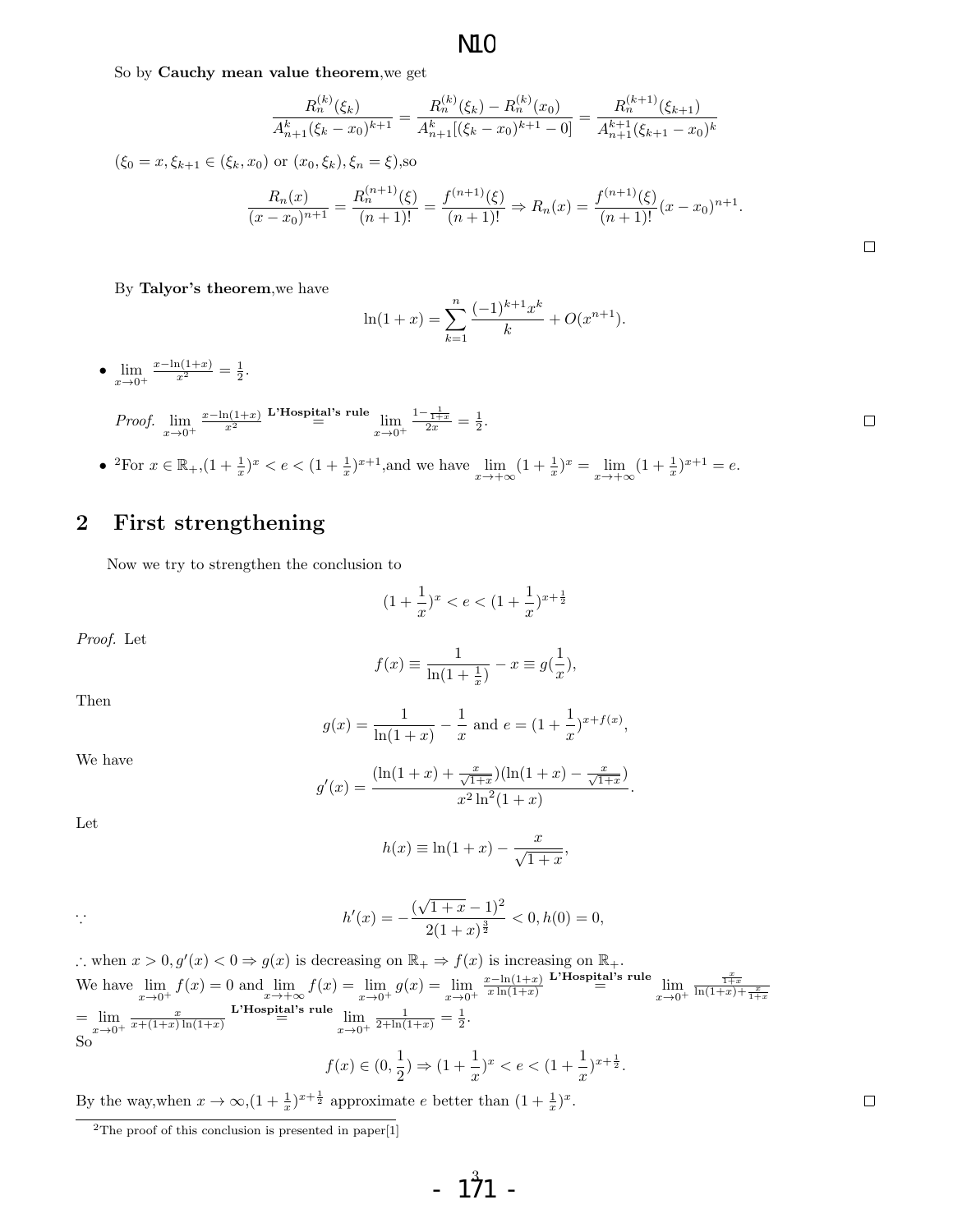# N1<sub>C</sub>

# 3 Second strengthening

Now we compare the approximation to e between  $(1 + \frac{1}{x})^x$  and  $(1 + \frac{1}{x})^{x + \frac{1}{2}}$ .

$$
\lim_{x \to +\infty} \frac{e - (1 + \frac{1}{x})^x}{x[(1 + \frac{1}{x})^{x + \frac{1}{2}} - e]}
$$
\n
$$
= \lim_{x \to 0^+} \frac{x[e - (1 + x)^{\frac{1}{x}}]}{(1 + x)^{\frac{1}{x} + \frac{1}{2}}} = e
$$
\nL'Hospital's rule\n
$$
\lim_{x \to 0^+} \frac{e - (1 + x)^{\frac{1}{x}} - (1 + x)^{\frac{1}{x} - 1} + \frac{\ln(1 + x)}{x} (1 + x)^{\frac{1}{x}}}{\frac{1}{x} (1 + x)^{\frac{1}{x} - \frac{1}{2}} + \frac{1}{x} (1 + x)^{\frac{1}{x} - \frac{1}{2}} - \frac{\ln(1 + x)}{x^2} (1 + x)^{\frac{1}{x} - \frac{1}{2}}}
$$
\nL'Hospital's rule\n
$$
\lim_{x \to 0^+} (1 + x)^{-\frac{1}{2}} \frac{1 + \frac{2x(1 + x)\ln(1 + x) - x^2 - (1 + x)^2 \ln^2(1 + x)}{x^2}}{-\frac{1}{4} + \frac{x^2(1 + x)\ln(1 + x) + (1 + x)^2 \ln^2(1 + x)}{x^4}}
$$
\n
$$
= \frac{1 + \lim_{x \to 0^+} \frac{2x(1 + x)\ln(1 + x) - x^2 - (1 + x)^2 \ln^2(1 + x)}{-x^3}}{-\frac{1}{4} + \lim_{x \to 0^+} \frac{x^2(1 + x)\ln(1 + x) + (1 + x)^2 \ln^2(1 + x) - x^2(1 + 2x)}{x^4}}
$$
\n
$$
= \frac{1 - \lim_{x \to 0^+} \frac{1}{x} \frac{x(-1 + x)\ln(1 + x)}{x^4}
$$
\nL'Hospital's rule\n
$$
\frac{1}{- \frac{1}{4} + \lim_{x \to 0^+} \frac{[\ln(1 + x) + (\ln(1 + x) + \ln^2(1 + x) - x^2(1 + 2x)]}{x^2}}{1 - \frac{1}{4} + \lim_{x \to 0^+} \frac{x^2 \ln(1 + x) + \ln^2(1 + x) - x^2}{x^4}}
$$
\nL'Hospital's rule\n
$$
\lim
$$

So

$$
\lim_{x \to +\infty} \frac{e - (1 + \frac{1}{x})^x}{x[(1 + \frac{1}{x})^{x + \frac{1}{2}} - e]} = \frac{1}{-\frac{1}{4} + \frac{5}{12}} = 6.
$$

So we can use

$$
\frac{6x(1+\frac{1}{x})^{x+\frac{1}{2}} + (1+\frac{1}{x})^x}{6x+1}
$$

to approximate e.

Now we prove when  $x \in \mathbb{R} + \infty$   $\frac{6x(1+\frac{1}{x})^{x+\frac{1}{2}} + (1+\frac{1}{x})^x}{6x+1}$ .

12

Proof. Let

$$
f(x) = \frac{6x(1+\frac{1}{x})^{x+\frac{1}{2}} + (1+\frac{1}{x})^x}{6x+1}.
$$

 $\therefore \lim_{x \to 0^+} f(x) = e,$ 

∴ we just need to prove  $f(x)$  is increasing.

Let

$$
g(x) \equiv f(\frac{1}{x}) \Rightarrow g(x) = (1+x)^{\frac{1}{x}} \frac{6\sqrt{1+x} + x}{6+x}.
$$

$$
-1^4\!\!2^2
$$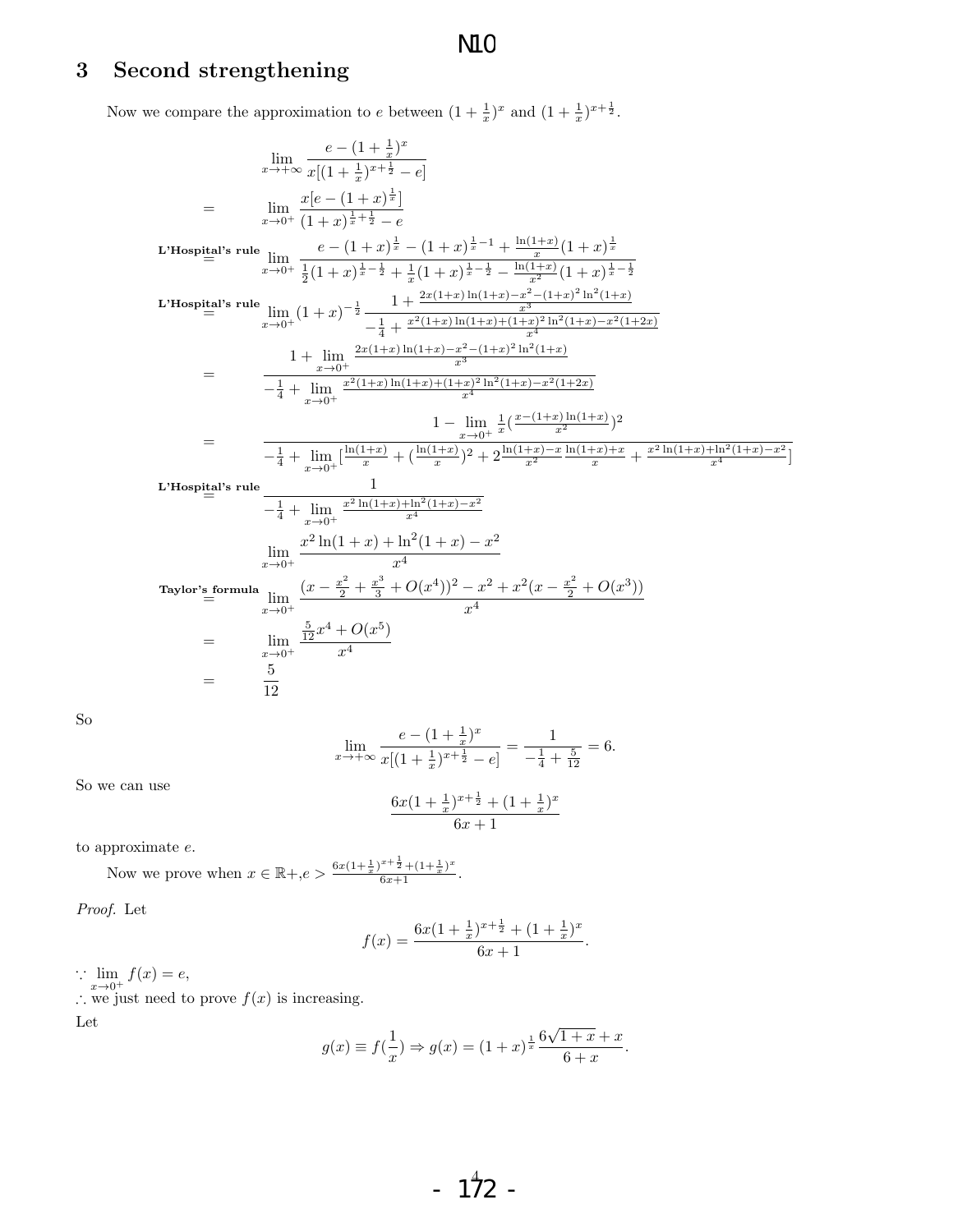**N1C** 

$$
f(x) \text{ is increasing } \Longleftrightarrow g(x) \text{ is decreasing } \Longleftrightarrow g'(x) < 0
$$
  
\n
$$
\Longleftrightarrow \frac{(1+x)^{\frac{1}{x}}}{(x+6)^2} \left\{ \frac{(6+x)(6\sqrt{1+x}+x)}{x^2} \left[ \frac{x}{1+x} - \ln(1+x) \right] + \frac{12+6\sqrt{1+x}-3x}{\sqrt{1+x}} \right\} < 0
$$
  
\n
$$
\Longleftrightarrow \frac{(6+x)(6\sqrt{1+x}+x)}{x^2} \left[ \frac{x}{1+x} - \ln(1+x) \right] + \frac{12+6\sqrt{1+x}-3x}{\sqrt{1+x}} < 0
$$
  
\n
$$
\Longleftrightarrow \sqrt{1+x}(6+x)(6\sqrt{1+x}+x)\left[ \ln(1+x) - \frac{x}{1+x} \right] + x^2(3x-12-6\sqrt{1+x}) > 0
$$
\n(1)

Let  $\sqrt{1+x} = a$ , then we have  $a > 1$ ,  $x = a^2 - 1$ . Use  $a$  substitute  $x$ , we get

$$
(1) \iff (2\ln a + \frac{1}{a^2} - 1)a(a^2 + 6a - 1)(a^2 + 5) + (a^2 - 1)^2(3a^2 - 6a - 15) > 0
$$
\n
$$
\iff h(a) \equiv \ln a + \frac{(a^2 - 1)(3a^5 + 5a^4 - 24a^3 - 10a^2 - 15a + 5)}{2a^2(a^2 + 6a - 1)(a^2 + 5)} > 0.
$$

:  $h(1) = 0$ , so we just need to prove

$$
h'(x) > 0
$$
  
\n
$$
\iff \frac{2a(a+1)^2(a-1)}{4a^4(a^2+6a-1)^2(a^2+5)^2}(3a^8+35a^7+85a^6+471a^5+195a^4-795a^3+1395a^2-575a+50) > 0
$$
  
\n
$$
\iff 3a^8+35a^7+85a^6+471a^5+195a^4-795a^3+1395a^2-575a+50 > 0
$$
  
\n
$$
\iff 3a^8+35a^7+56a^6+625a^2+50+29a^3(a^3-1)+471a^3(a^2-1)+195a^2(a-1)^2+575a(a-1) > 0
$$

Now it is obviously.

## 4 Third strengthening

Now we find the best constant  $\lambda$  which makes  $\frac{(6x+\lambda)(1+\frac{1}{x})^{x+\frac{1}{2}}+(1+\frac{1}{x})^{x}}{6x+1+\lambda}$  $\frac{+\frac{+}{x}}{6x+1+\lambda}$  close to e. Let

$$
\lambda(x) = \frac{(6x+1)e - (1+\frac{1}{x})^x - 6x(1+\frac{1}{x})^{x+\frac{1}{2}}}{(1+\frac{1}{x})^{x+\frac{1}{2}} - e},
$$

then we have

$$
\frac{(6x+\lambda(x))(1+\frac{1}{x})^{x+\frac{1}{2}}+(1+\frac{1}{x})^x}{6x+1+\lambda(x)}=e.
$$

$$
\lim_{x \to +\infty} \frac{(6x+1)e - (1+\frac{1}{x})^x - 6x(1+\frac{1}{x})^{x+\frac{1}{2}}}{(1+\frac{1}{x})^{x+\frac{1}{2}} - e}
$$
\n
$$
= \lim_{x \to 0^+} \frac{e(6+x) - (1+x)^{\frac{1}{x} + \frac{1}{2}} - x(1+x)^{\frac{1}{x}}}{x((1+x)^{\frac{1}{x} + \frac{1}{2}} - e)}
$$
\nL'Hospital's rule\n
$$
\lim_{x \to 0^+} \frac{e - (1+x)^{\frac{1}{x}} + (\frac{\ln(1+x)}{x} - \frac{1}{1+x})(1+x)^{\frac{1}{x}} + 3[\frac{2}{x}(\frac{\ln(1+x)}{x} - \frac{1}{1+x}) - \frac{1}{x+1}](1+x)^{\frac{1}{x} + \frac{1}{2}}}{\frac{x}{2(1+x)}(1+x)^{\frac{1}{x} + \frac{1}{2}} + [(1+x)^{\frac{1}{x} + \frac{1}{2}} - e] - (\frac{\ln(1+x)}{x} - \frac{1}{1+x})(1+x)^{\frac{1}{x} + \frac{1}{2}}}
$$
\n(2)

$$
\therefore \lim_{x \to 0^+} \left[ \frac{2}{x} \left( \frac{\ln(1+x)}{x} - \frac{1}{1+x} \right) - \frac{1}{x+1} \right] = \lim_{x \to 0^+} \frac{2(1+x)\ln(1+x) - x^2 - 2x}{x^2(1+x)} \xrightarrow{L'Hospital's rule} \lim_{x \to 0^+} \frac{2\ln(1+x) - 2x}{2x} = 0,
$$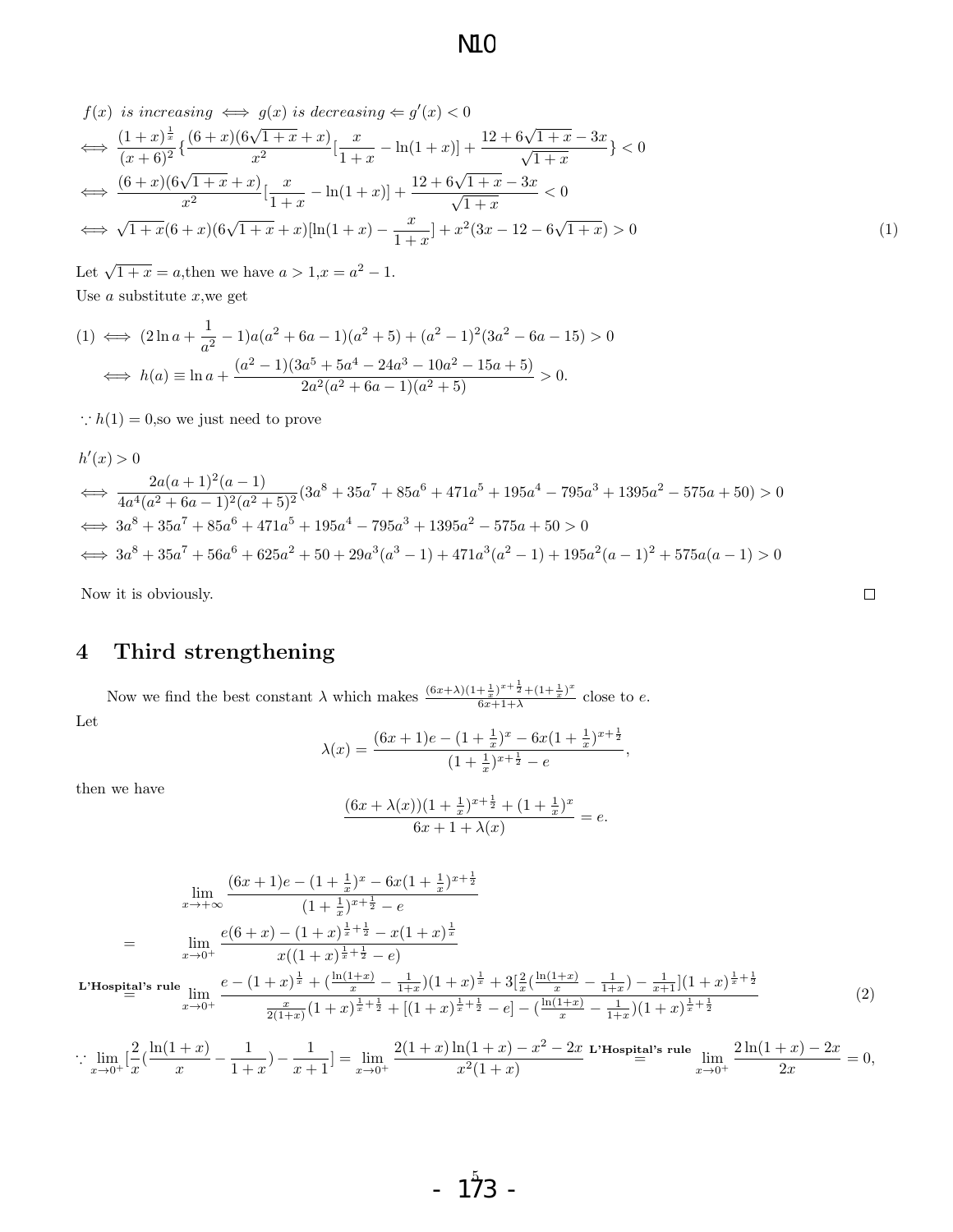# N1<sub>C</sub>

∴ the numerator and denominator of (2) both are approximate to 0 when  $x \to 0^+$ ,

(2)<sup>L'Hospital's null</sup> 
$$
\frac{\lim}{z+0} \frac{1}{\sqrt{1+x}} \cdot \frac{\sqrt{1+x}(\frac{3}{2} + \frac{13x+6}{2}) - \frac{6(1+x)}{20}(\frac{1+x}{2}) - \frac{6(1+x)^2 \ln^2(1+x)}{x^2} - \frac{6(1+x)^2 \ln^2(1+x)}{x^2} - \frac{6(1+x)^2 \ln^2(1+x)}{x^2} - \frac{6(1+x)^2 \ln^2(1+x)}{x^2} - \frac{6(1+x)^2 \ln^2(1+x)}{x^2} - \frac{6(1+x)^2 \ln^2(1+x)}{x^2} - \frac{1}{(1+x)^2} \ln^2(1+x) - \frac{1}{(1+x)^2} \ln^2(1+x)} - \frac{1}{(1+x)^2} \ln^2(1+x) - \frac{1}{(1+x)^2} \ln^2(1+x) - \frac{1}{(1+x)^2} \ln^2(1+x) - \frac{1}{(1+x)^2} \ln^2(1+x) - \frac{1}{(1+x)^2} \ln^2(1+x) - \frac{1}{(1+x)^2} \ln^2(1+x) - \frac{1}{(1+x)^2} \ln^2(1+x) - \frac{1}{(1+x)^2} \ln^2(1+x) - \frac{1}{(1+x)^2} \ln^2(1+x) - \frac{1}{(1+x)^2} \ln^2(1+x) - \frac{1}{(1+x)^2} \ln^2(1+x) - \frac{1}{(1+x)^2} \ln^2(1+x) - \frac{1}{(1+x)^2} \ln^2(1+x) - \frac{1}{(1+x)^2} \ln^2(1+x) - \frac{1}{(1+x)^2} \ln^2(1+x) - \frac{1}{(1+x)^2} \ln^2(1+x) - \frac{1}{(1+x)^2} \ln^2(1+x) - \frac{1}{(1+x)^2} \ln^2(1+x) - \frac{1}{(1+x)^2} \ln^2(1+x) - \frac{1}{(1+x)^2} \ln^2(1+x) - \frac{1}{(1+x)^2} \ln^2(1+x) - \frac{1}{(1+x)^2} \ln^2(1+x) - \frac{1}{(1+x)^2} \ln^2(1+x) - \frac{1}{(1+x)^2} \ln^2(1+x) - \frac{1}{(1+x)^2} \ln^2(1+x) - \frac
$$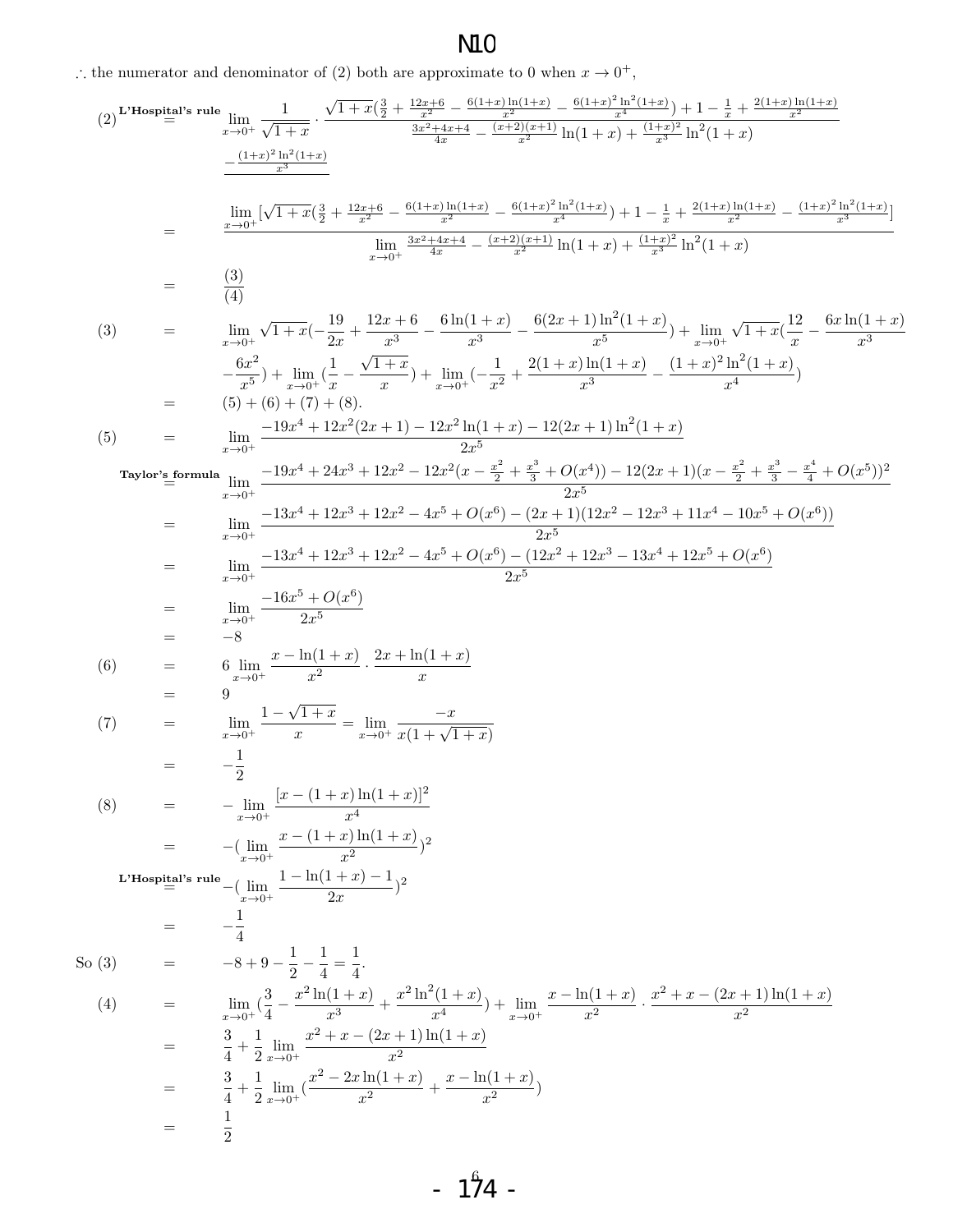So

$$
\lambda = \lim_{x \to 0^+} \lambda(x) = \frac{\frac{1}{4}}{\frac{1}{2}} = \frac{1}{2}.
$$

In summary,we can use

$$
\frac{(6x + \frac{1}{2})(1 + \frac{1}{x})^{x + \frac{1}{2}} + (1 + \frac{1}{x})^x}{6x + \frac{3}{2}}
$$

 $\frac{(6x+\frac{1}{2})(1+\frac{1}{x})^{x+\frac{1}{2}}+(1+\frac{1}{x})^x}{x+2+\frac{1}{2}+2x+1}$ 

 $\equiv f(x)$ ?

to approximate e.

By the way,<br>is there exist a strict inequality between  $\boldsymbol{e}$  and

 $6x + \frac{3}{2}$ The verification indicates that  $f(1) < e < f(0.1)$ , actually, the root of the equation  $f(x)$  is in the interval (0.4919825571, 0.4919825575).So the strict inequality is complex,we won't discuss it below.

If  $x \to +\infty$ ,  $f(x)$  will approximate e well;if x approaching the root before,  $f(x)$  will approximate e well,too. In special, let  $x = \frac{1}{2}$ , we get

$$
f(\frac{1}{2}) = \frac{21 + \sqrt{3}}{9} \approx 2.71823351,
$$

the deviation between  $f(\frac{1}{2})$  and e is less than  $5 \cdot 10^{-5}$ , we can use it in some approximate calculation.

### 5 Table

Now we show the table about the approximation between  $e$  and the four function before(round it to four significant digits).

|                                                                                  |                       | 10                                           | 100                                           |
|----------------------------------------------------------------------------------|-----------------------|----------------------------------------------|-----------------------------------------------|
| $e - (1 + \frac{1}{r})^x$                                                        | $7.182 \cdot 10^{-1}$ | $1.245 \cdot 10^{-1}$                        | $1.347 \cdot 10^{-2}$                         |
| $(1+\frac{1}{x})^{x+\frac{1}{2}}-e$                                              | $1.101 \cdot 10^{-1}$ | $2.058\cdot10^{-3}$                          | $2.243 \cdot 10^{-5}$                         |
| $e - \frac{6x(1+\frac{1}{x})^{x+\frac{1}{2}}+(1+\frac{1}{x})^x}{x}$<br>$6x+1$    | $8.201 \cdot 10^{-3}$ |                                              | $1.716 \cdot 10^{-5}$   $1.870 \cdot 10^{-8}$ |
| $e - \frac{(6x+\frac{1}{2})(1+\frac{1}{x})^{x+\frac{1}{2}}+(1+\frac{1}{x})^x}{}$ | $3.117 \cdot 10^{-4}$ | $2.837 \cdot 10^{-7}$ 3.668 $\cdot 10^{-11}$ |                                               |

### 6 Vista

### 6.1 Generalization

Let's consider the formula

$$
\frac{(1+\frac{1}{x})^x + (6x+\sum_{k=0}^n \frac{a_k}{x^k})(1+\frac{1}{x})^{x+\frac{1}{2}}}{6x+\sum_{k=0}^n \frac{a_k}{x^k}+1}
$$

,

which  $a_k$  is the best constant to let formula approximate  $e$ . Let

$$
f(x) \equiv \frac{e - (1 + \frac{1}{x})^x}{\frac{1}{x}^{x + \frac{1}{2}} - e} - 6x,
$$

then we have

$$
e = \frac{(1 + \frac{1}{x})^x + (6x + f(x))(1 + \frac{1}{x})^{x + \frac{1}{2}}}{6x + f(x) + 1},
$$

by reciprocal substitution,we have

$$
f(\frac{1}{x}) = \frac{e - (1+x)^{\frac{1}{x}}}{(1+x)^{\frac{1}{x} + \frac{1}{2}} - e} - \frac{6}{x} \equiv g(x).
$$

 $-1^{\frac{7}{25}}$  -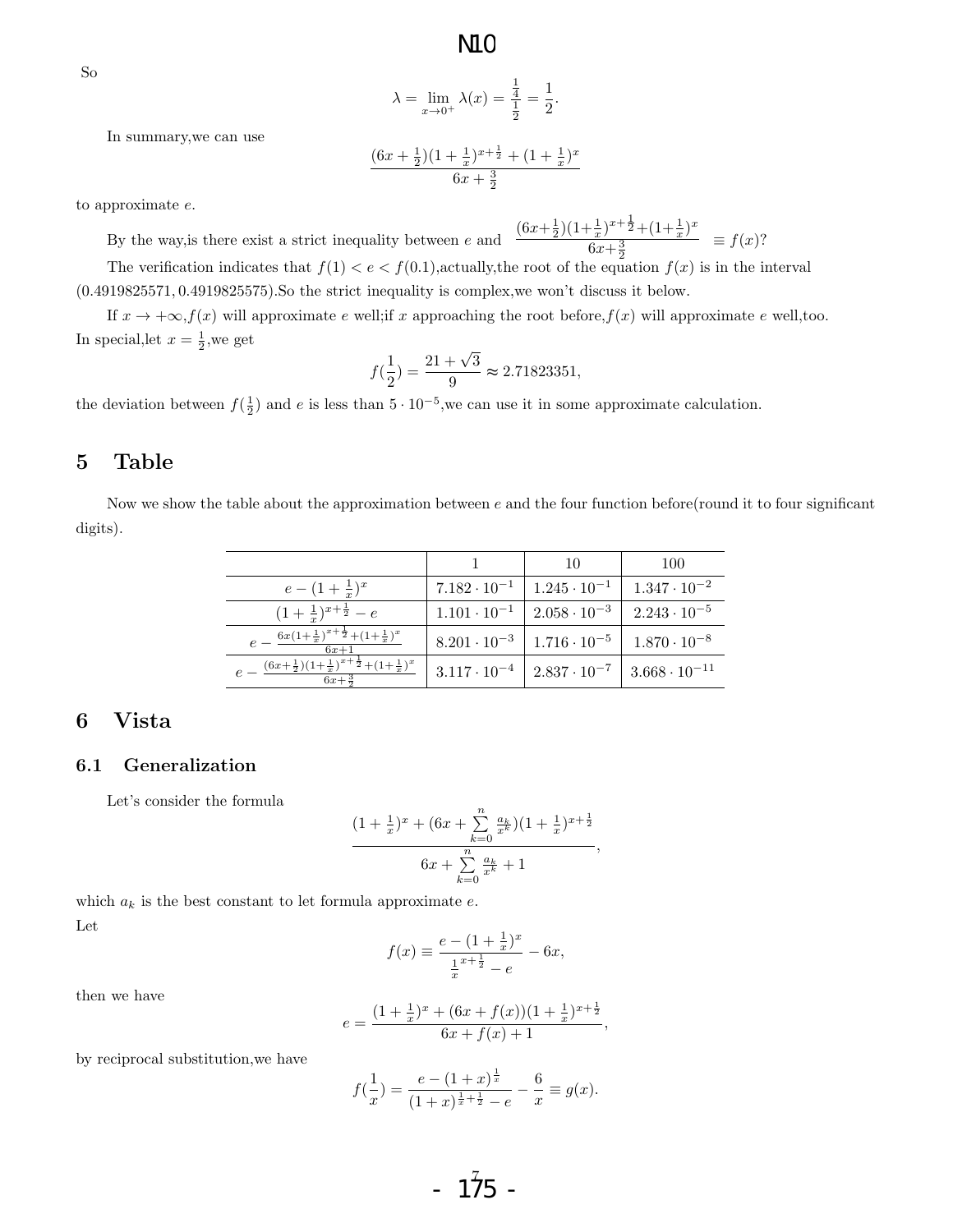### $\overline{\text{MC}}$

After expand this formula at  $x = 0$  by **Talyor's formula**, we get

$$
g(x) = \sum_{k=0}^{n} a'_k x^k + O(x^{n+1}),
$$

we also have

$$
\sum_{k=0}^{+\infty} \frac{a_k}{x^k} = f(x) \Rightarrow \sum_{k=0}^{+\infty} a_k x^k = g(x) \Rightarrow \forall k \in \mathbb{N}, a_k = a'_k
$$

so we just need to expand  $g(x)$  to get the approximant:

$$
g(x) = \frac{1}{2} + \frac{1}{10}x - \frac{27}{160}x^2 + \frac{18233}{100800}x^3 - \frac{5179}{28800}x^4 + \frac{352741}{2016000}x^5 - \frac{10908403}{64512000}x^6 + \frac{218799997903}{1341204480000}x^7 - \frac{28155913529}{178827264000}x^8
$$

 $+\frac{530510007035063}{340710164000000}$  $\frac{530510007035063}{348713164800000}x^9 - \frac{13037704174051}{88562073600000}$  $\frac{13037704174031}{88562073600000}x^{10}+O(x^{11}).$ 

So  $a_0 = \frac{1}{2}$ (this data agree well with our computing result), $a_1 = \frac{1}{10}$ ,  $a_2 = -\frac{27}{160} \cdots$ The comparison between the formula and  $e$  is complex,<br>we won't discuss it here.

#### 6.2 Change templet

All above is the consideration about the weighted average of  $(1+\frac{1}{x})^x$  and  $(1+\frac{1}{x})^{x+\frac{1}{2}}$ , we can consider the better one.

First we consider

$$
\big(1+\frac{1}{x}\big)^{x+\sum\limits_{k=0}^{n}\frac{a_k}{x^k}}
$$

 $(a_k)$  is the best constant which makes the formula approximate  $e$ ). Let

$$
f(x) \equiv \frac{1}{\ln(1+x)} - \frac{1}{x},
$$

then we have

$$
e = (1 + \frac{1}{x})^{x + f(x)}.
$$

Similarly, after expand  $f(x)$  at  $x = 0$  by **Talyor's formula**, we get

 $f(x) = \frac{1}{2} - \frac{1}{12}$  $\frac{1}{12}x + \frac{1}{24}$  $rac{1}{24}x^2 - \frac{19}{720}$  $\frac{19}{720}x^3 + \frac{3}{16}$  $\frac{3}{160}x^4 - \frac{863}{6048}$  $\frac{863}{60480}x^5 + \frac{275}{2419}$  $\frac{275}{24192}x^6 - \frac{33953}{362880}$  $\frac{33953}{3628800}x^{7}+\frac{8183}{103680}$  $\frac{8183}{1036800}x^8 - \frac{3250433}{47900600}$  $\frac{3250433}{47900600}x^9 + \frac{4671}{78848}$  $\frac{4071}{788480}x^{10} + O(x^{11}).$ So  $a_0 = \frac{1}{2}, a_2 = -\frac{1}{12}, a_3 = \frac{1}{24} \cdots$  we also have the recurrence relation:

$$
a_0 = \frac{1}{2}, a_{n+1} = \frac{(-1)^{n+1}}{n+3} + \sum_{k=0}^{n} \frac{(-1)^k}{n+2-k} a_k.
$$

Second we consider the weighted average.Consider

$$
\lim_{x \to +\infty} \frac{(1+\frac{1}{x})^{x+\frac{1}{2}} - e}{x(e - (1+\frac{1}{x})^{x+\frac{1}{2}-\frac{1}{12x}})} = \lim_{x \to 0^+} \frac{x[(1+x)^{\frac{1}{x}+\frac{1}{2}} - e]}{(e - (1+x)^{\frac{1}{x}+\frac{1}{2}-\frac{x}{12}})},
$$

by calculate,we know this limit equal to 2,

so we can use

$$
\frac{2x(1+\frac{1}{x})^{x+\frac{1}{2}-\frac{1}{12x}} + (1+\frac{1}{x})^{x+\frac{1}{2}}}{2x+1}
$$

to approximate e.

Similarly we can use

$$
\frac{(2x+\frac{4}{15})(1+\frac{1}{x})^{x+\frac{1}{2}-\frac{1}{12x}}+(1+\frac{1}{x})^{x+\frac{1}{2}}}{2x+\frac{19}{15}}
$$

to approximate e.